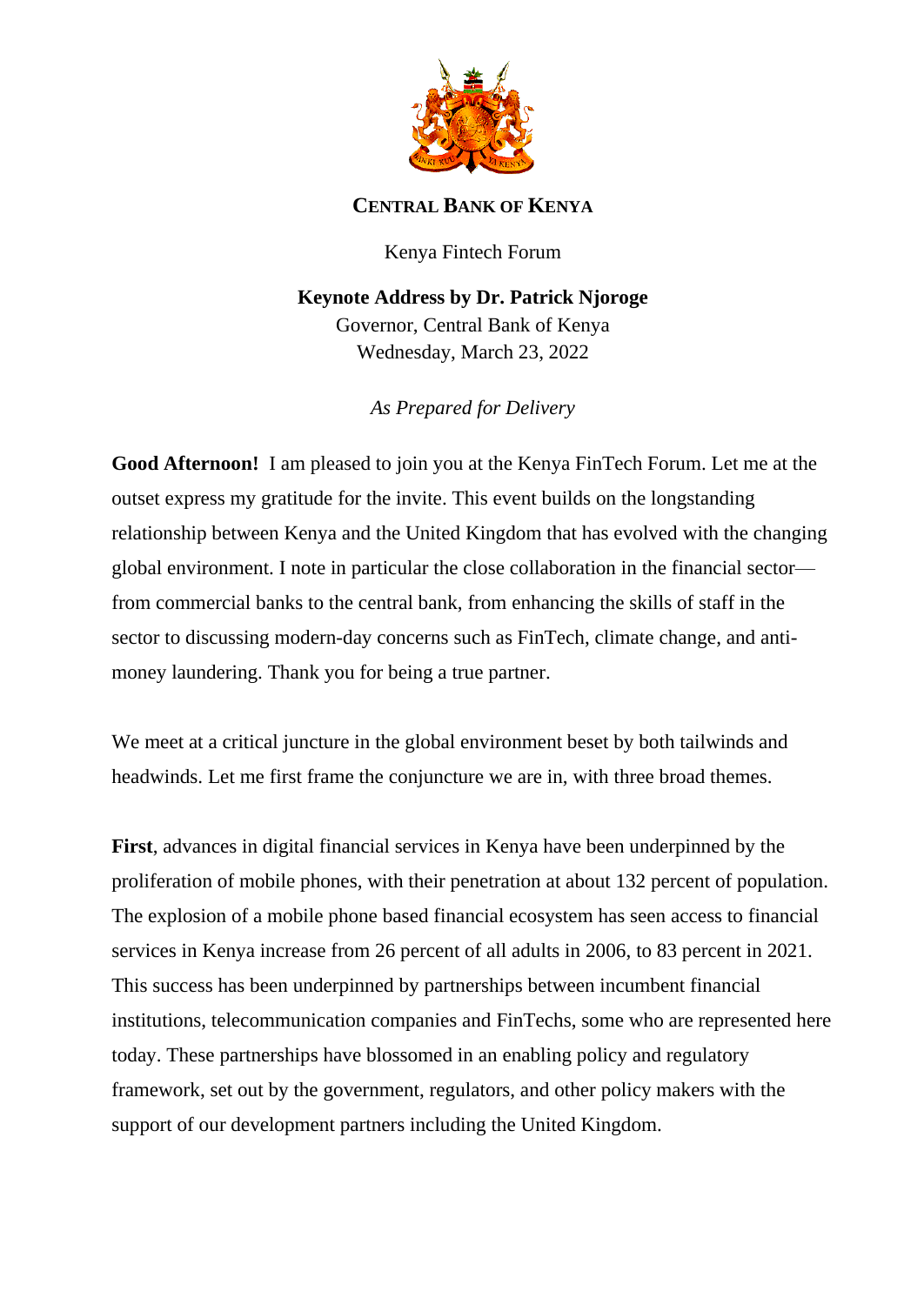**Second,** the COVID-19 pandemic has been one of the most defining event in the last 100 years. It has presented both unprecedented challenges and opportunities. As for the opportunities, there has been a scale up of digitization building on the innovations and new technologies that have emerged. Digital platforms have seen the global populace through the containment measures brought on by the pandemic. The Bigtechs that were already on the ascent before the pandemic have become an even more integral part of the global economy.

**Third,** the pandemic has come with monumental challenges to global lives and livelihoods that have been adversely impacted. According to estimates by the World Bank, the effects of the pandemic could lead to up to 100 million people being pushed to extreme poverty by 2030, if urgent action is not taken. The global goal of shared prosperity for all by 2030, through the United Nations Sustainable Development Goals (SDGs) has suffered a body blow. Significant resources will be required to get back our citizens on the path of shared prosperity.

Against this backdrop, how do we move forward particularly as the FinTech Community? Allow me, to outline three broad themes.

**First, people's needs must remain paramount.** It all boils down to what problems are we solving as innovators, policy makers and governments. Technology and innovations must become the enablers to solving these problems. However, there are two broad perspective about how to identify the problem, even though it is meeting people's needs that will determine the success or failure of a product or innovation, irrespective of the approach taken. In the first approach, an innovator could claim to know what the problem is. This is well illustrated by Steve Jobs, Apple's founder, in his famous quote; *"Some people say, "Give the customers what they want." But that's not my approach. Our job is to figure out what they're going to want before they do."* In my view, this approach works best when considering a quantum leap in innovation or a product.

The second approach is to engage the public to really understand what they need. This is important when the product or innovation will need substantial public support, there will be a significant cost to the public, or the change introduced by the product or innovation is incremental. In fact this is what informed the issuance of a *Discussion Paper on*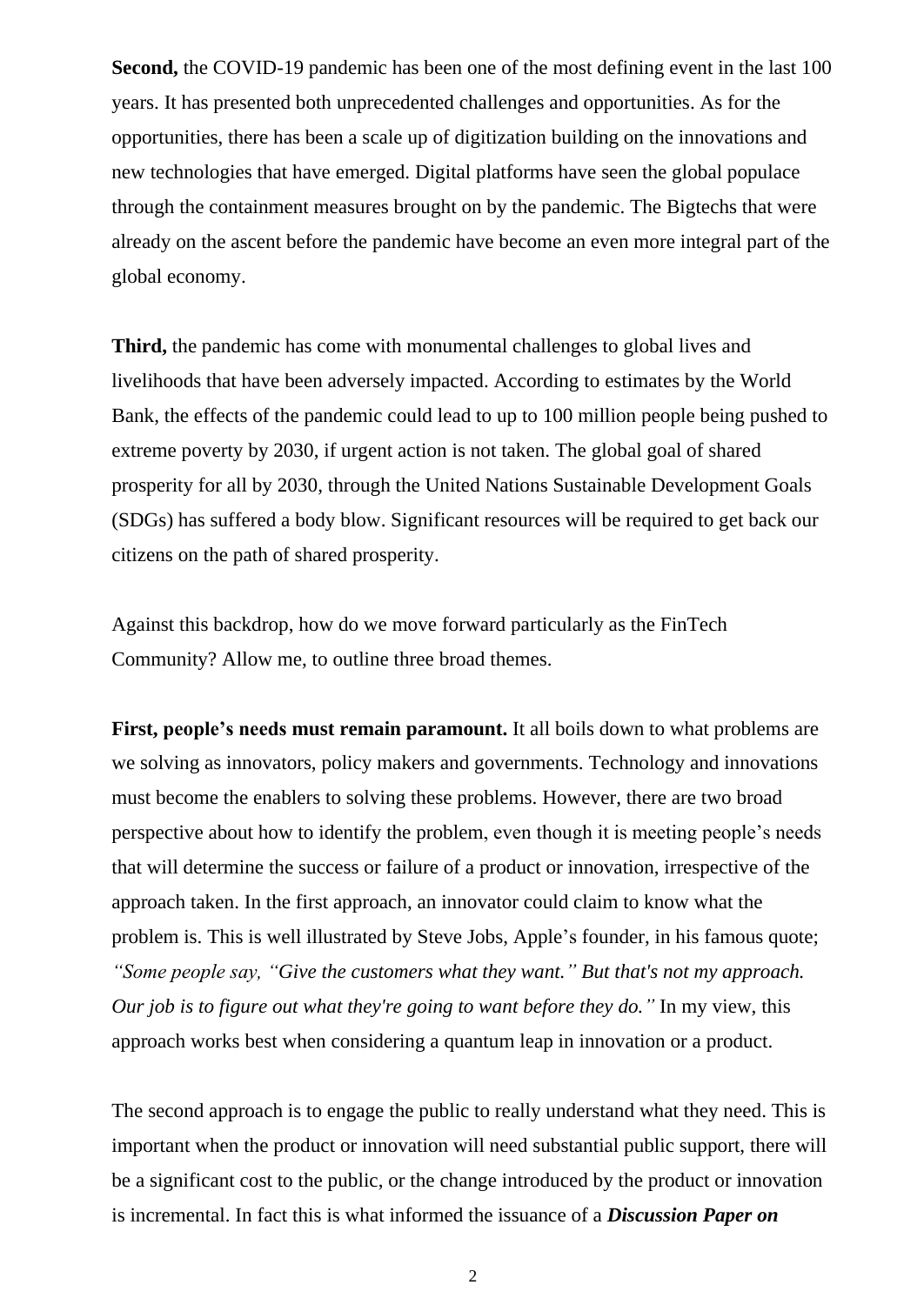*Central Bank Digital Currency (CBDC)* by the Central Bank of Kenya in February 2022. Any currency, including CBDC, rises or falls on public confidence.

## **Second, co-operation and collaboration are at the heart of thriving financial**

**ecosystems.** Synergies between regulators, policy makers, financial institutions and other actors are critical to financial services transformation. Traditional adversarial relations between regulators and the regulated, and a race-to-the-bottom by competing financial centres have no place in this new world. There is no room for zero-sum games and we must aim for win-win outcomes. This is why the symbiotic relationship between Kenya and the United Kingdom to grow our respective financial centres is particularly welcome. Together, we will go far for the benefit of our citizens.

## **Third, the shared prosperity of our citizentry is an imperative that we must focus**

**on.** The rapid digitalization over the last few years has created a growing digital divide, with Bigtechs reaping outsized benefits. We have seen the meteoric rise of the global fintechs including Apple, Meta (formerly Facebook), Alphabet and Amazon. Their valuations on the New York Stock Exchange have hit record highs.

FinTechs have not been left out of this race-to-the-bottom, in their focus on fund raising and valuations. But in all these, their focus has largely been on the technology and the short-term gains, and not on the needs of the very people to whom they owe their existence. As the owners of the Bigtechs and FinTechs have amassed enormous wealth, large swathes of the global population have been left behind, increasing inequalities.

Greater focus must now be put on technology and innovation that will support implementation of the SDGs particularly in health, education and other social services, which have suffered serious setbacks during the pandemic. How do we leverage the emerging technology and innovations to increase access to finance for Micro, Small and Medium Enterprises (MSMEs) that are engines of the global economy? How do we leverage FinTech to raise funding and develop solutions to mitigate and adapt to climate change?

As I draw to a close, I want to offer you a challenge. We agree on the imperative that we take a long-term societal view, that what we sow today will be reaped by generations to

3